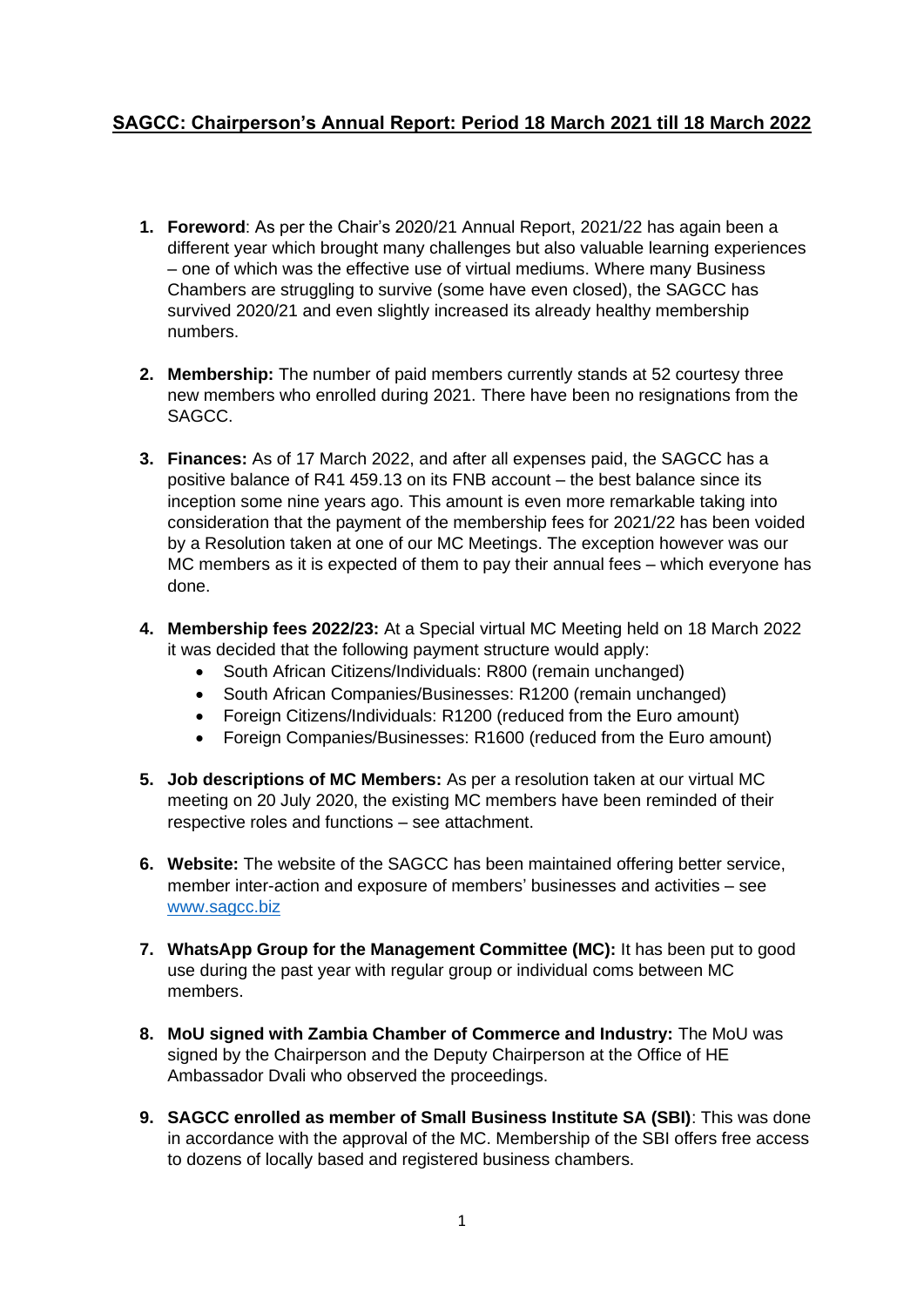- **10. Visits to Georgia**: Our valued Kimberly based member 'CivilSense' under the leadership of Wian Steynberg, paid an official business visit to both Tbilisi and Telavi during November 2021. Our Tbilisi based MC member, Juan van der Westhuizen assisted with the program and the logistics for their visit. HE Ambassador Beka Dvali did important upfront liaison in notifying the relevant Georgian stakeholders of their visit. Two other visits planned for 2021 had to be cancelled and will only be reconsidered towards the second half of 2022.
- **11. Local visits**: A visit was paid to Graham Beck Winery near Robertson on 17 December 2021 providing an opportunity to talk to their two winemakers who participated in Chateau Mukhrani's 2021 harvest season. A meeting was held with Riebeek Valley Tourism on 18 December 2021 in Riebeek Kasteel, Western Cape Province. The outcome of this meeting was an agreement for a Georgia Day to be held at Kloovenburg Wine and Olive Estate in Riebeek Kasteel on 01 April 2022. This day will jointly be hosted by the Georgian Embassy and the SAGCC.
- **12. Winemaker Exchange Program:** Note Para 9 above**.** Due to the global Covid pandemic only Graham Beck and Chateau Mukhrani wineries participated in this program. It is expected that the exchange program will gradually return to normal during 2022/23, creating opportunities for all the regular stakeholders to participate again. A special thanks to our Western Cape based member, Celia Pienaar for once again being the Chamber's champion on this subject, ensuring that travel arrangements and visits of winemakers run smoothly.
- **13. Rugby exchange program:** Due to the pandemic and the ban on travel no rugby tours or programs took place during 2021.
- **14. Commodities: Enquiries from Georgia via the Georgian Embassy:** The following enquiries were received (not in any specific order):
	- a. Seedless table grape seedlings for Georgia
	- b. Vegetable oils all sorts for the Georgian company ETO aimed at the Chinese market
	- c. Wet coal
	- d. Manganese
	- e. Fertilizers/Pesticides from Georgia
	- f. Veterinary/disinfection/sanitation products from Georgia
	- g. Coffee for Georgia
	- h. The vetting of four South African companies

**Remark:** The above points were shared with members of the SAGCC and to some of our other Business Chamber associates. A special thanks to Casey Manyama for having facilitated most of these.

- **15. Georgian tenders**: On two occasions tenders related to construction, infrastructure and mining have been communicated with our members. Juan van der Westhuizen attended the one on mining in Georgia. The Georgian Honorary Consul in Luanda has communicated three Angolan tenders related to the oil/gas and construction industries.
- **16. Fraudulent activities by South African registered businesses:** Again, and on four occasions, the SAGCC managed to detect fraudulent activities by South African registered businesses, and in doing so, prevent financial losses by Georgian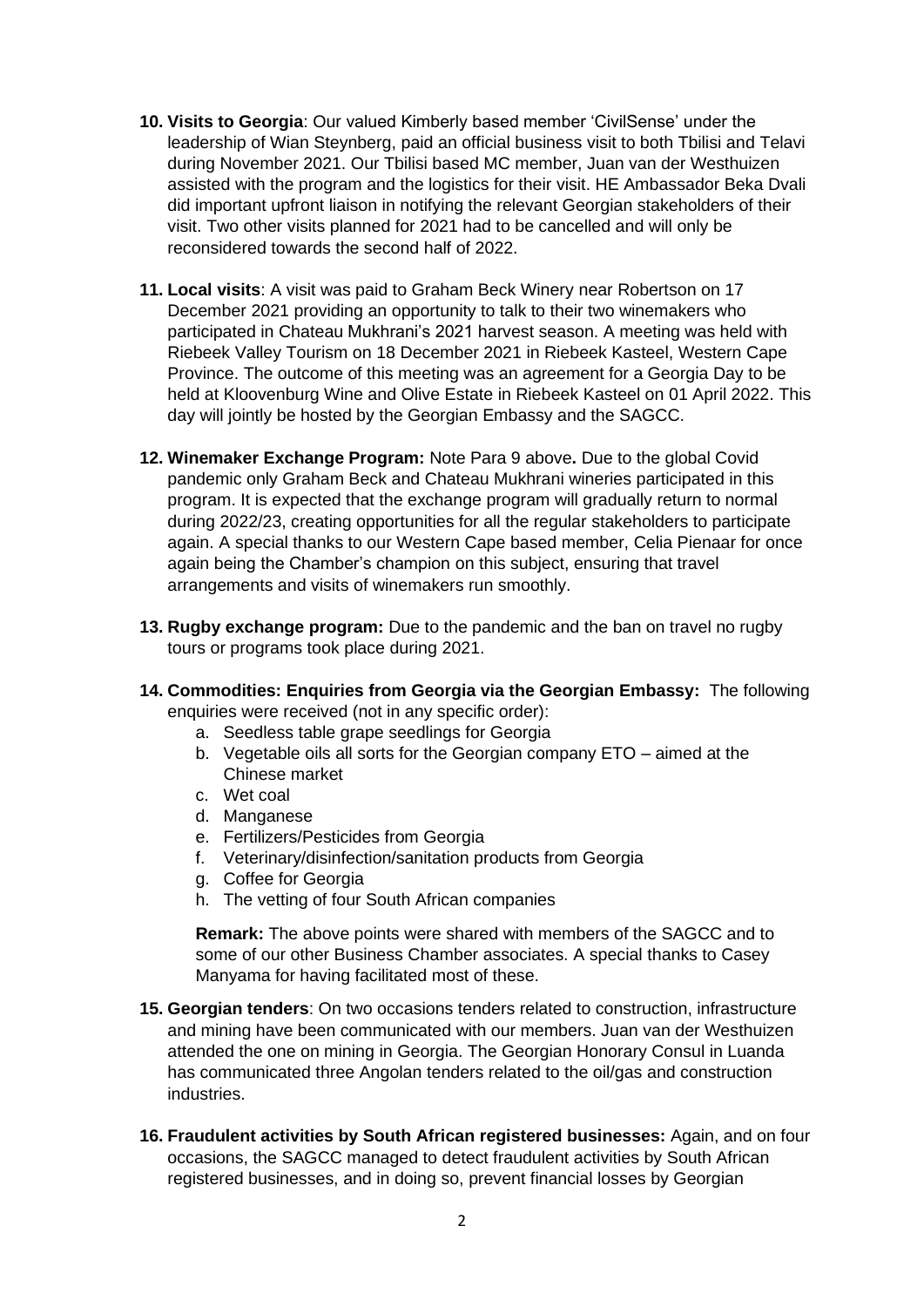companies. Most of these entities seem to be either run by Nigerians or Zimbabweans operating illegally from within South Africa. A special thanks to our Deputy Chairperson, Marius Jooste. He has developed the capability to verify within in minutes whether trade documents/offerings, invoices etc are authentic and whether a transaction is fraudulent or not.

**17. The 2021/22 AGM:** The special MC meeting held on 18 March 2022 decided to present the following resolution proposal to the SAGGC members for their consideration and approval:

# **Background**:

In addition to the ongoing global Covid-19 pandemic with its regular changing variants, the Russian invasion of Ukraine brought new challenges to business chambers internationally. Georgia is a direct neighbour of Ukraine. Two regions in Georgia are occupied by Russia. South Africa being a senior member of SADC, is confronted with some of the highest unemployment statistics and corruption cases in the world as well as the growing threat of Islamist insurgents in its neighbour, Mozambique. These circumstances of political and economic instability will require smart planning by the Chamber.

### **Recommendation:**

- a. For the SAGCC not to get stuck amid all of this, it is now the time to be innovative and creative and to outsmart the pandemic. For the Chamber to move forward and to maintain momentum the following resolution was presented:
	- i. **Resolution**: The existing Management Committee (MC) of the SAGCC herewith ask the SAGCC members to approve for them to continue to govern and manage the SAGCC until mid-March 2023 – which should then be the next Annual General Meeting (AGM)
	- ii. **Remark**: The following existing MC members are willing to continue to govern till mid-March 2023:
		- Marius Heyns, Chairperson
		- Marius Jooste, Deputy Chairperson (and Finance)
		- Adriaan Kruger, Additional Member (and Finance), and
		- Casey Manyama, Additional Member with focus commodities
		- Maritz Aldum, Additional Member with focus Georgia, and
		- Shako Buava, Additional Member with focus Georgia.

### **18. Management Committee (MC) Meetings:**

- a. The first virtual MC meeting took place on 30 September 2021 in which both Ambassadors Dvali (Pretoria) and Groenewald (Kiev) participated.
- b. The second virtual and Special MC meeting took place on 18 March 2022.

### **19. Other meetings held:**

- a. Four meetings with Mr Roelf Meyer during two of these meetings his colleague and the former CEO of IDASA, Ivor Jenkins was present. During one of the other meetings (a business lunch) Ambassador Dvali was the host.
- b. Three meetings with the Economist Dawie Roodt
- c. Three meetings with the President of Blue Bulls Rugby Union. During one of the meetings (a working breakfast) Ambassador Dvali was the host.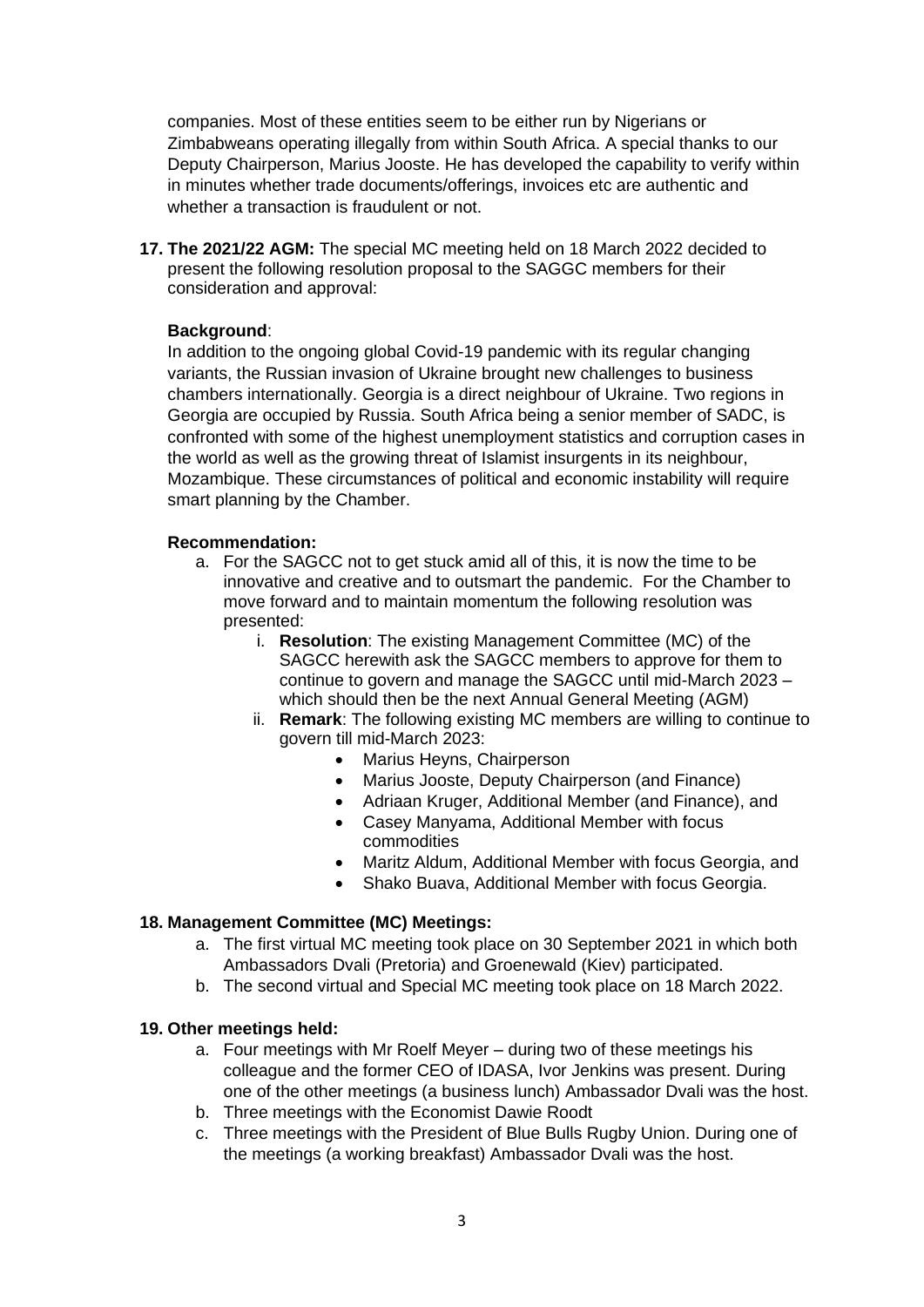- d. Two meetings each with retired South African Ambassadors Gert Grobler and Hennie de Klerk.
- e. Two meetings with DA MP, Dirk Stubbe.
- f. Regular working meetings with Ambassador Dvali to compare notes and to provide feedback/updates.
- g. Six virtual meetings of which three was with individual MC members.
- **20. National Day functions attended:** Due to the ongoing Covid-19 pandemic no National Day functions were attended. Messages by myself and HE Ambassador Beka Dvali were recorded on 04 May 2021 in honour of the Georgian National Day. These two messages formed part the Georgian Embassy's virtual celebration of the Georgian National Day and viewed on the eve of 26 May 2021.

# **21. Various other official functions were attended:**

- a. Three dinners hosted by the Japanese Ambassador HE Ambassador Norio Maruyama
- b. Two working breakfasts hosted by the Ukrainian Ambassador, HE Ambassador Liubov Abravitova – on one occasion the economist Dawie Roodt accompanied me
- c. Working breakfast during April 2021 with Ukrainian Deputy Minister of Trade and the Chairperson of the Ukrainian Chamber of Commerce and Industry
- d. Joint birthday celebration function during November 2021 at Silver Lakes Golf Estate hosted by the Ukrainian and Kazakhstani Ambassadors
- e. The official welcome of the newly appointed CEO of Swissport SA
- f. The welcome of the new Deputy Head of Swiss Chamber in Pretoria
- g. The farewell function of the Deputy High Commissioner of Tanzania
- h. The farewell function of the Military Attaché of the Kenyan High Commission
- i. Official working sessions hosted by HE Ambassador Beka Dvali (DTI etc)

### **22. Activities in general**:

- a. Supported Casey Manyama in his liaison with the Georgian company ETO
- b. Liaised with Georgia Rugby, Blue Bulls Rugby, Cheetahs Rugby, and Alan Zondagh on matters to promote and strengthen bilateral rugby ties between South Africa and Georgia
- c. Attended on 14 September 2021 the 2021 Intra-Africa Trade Fair held in Johannesburg
- d. Met in November 2021 with the founder and owner of the Ocean Basket Group to explore franchise opportunities for 'Famous Brands SA' in Georgia.
- e. Assisted Ambassador Dvali and liaised with SARU in the critical and lifethreatening case of the couch of the Georgian National Rugby Team who contracted Covi-19 whilst in South Africa.
- f. Various and regular courtesy emails
- **23. Communication:** There has been regular email communication with all our members, sharing relevant links, MFA Newsletters, and updates on developments in Georgia. A special thanks to Ambassador Beka Dvali for having availed most of these.

### **24. Activities in general:**

a. Updated the 2021/22 SAGCC membership list in conjunction with Adriaan Kruger – ongoing!